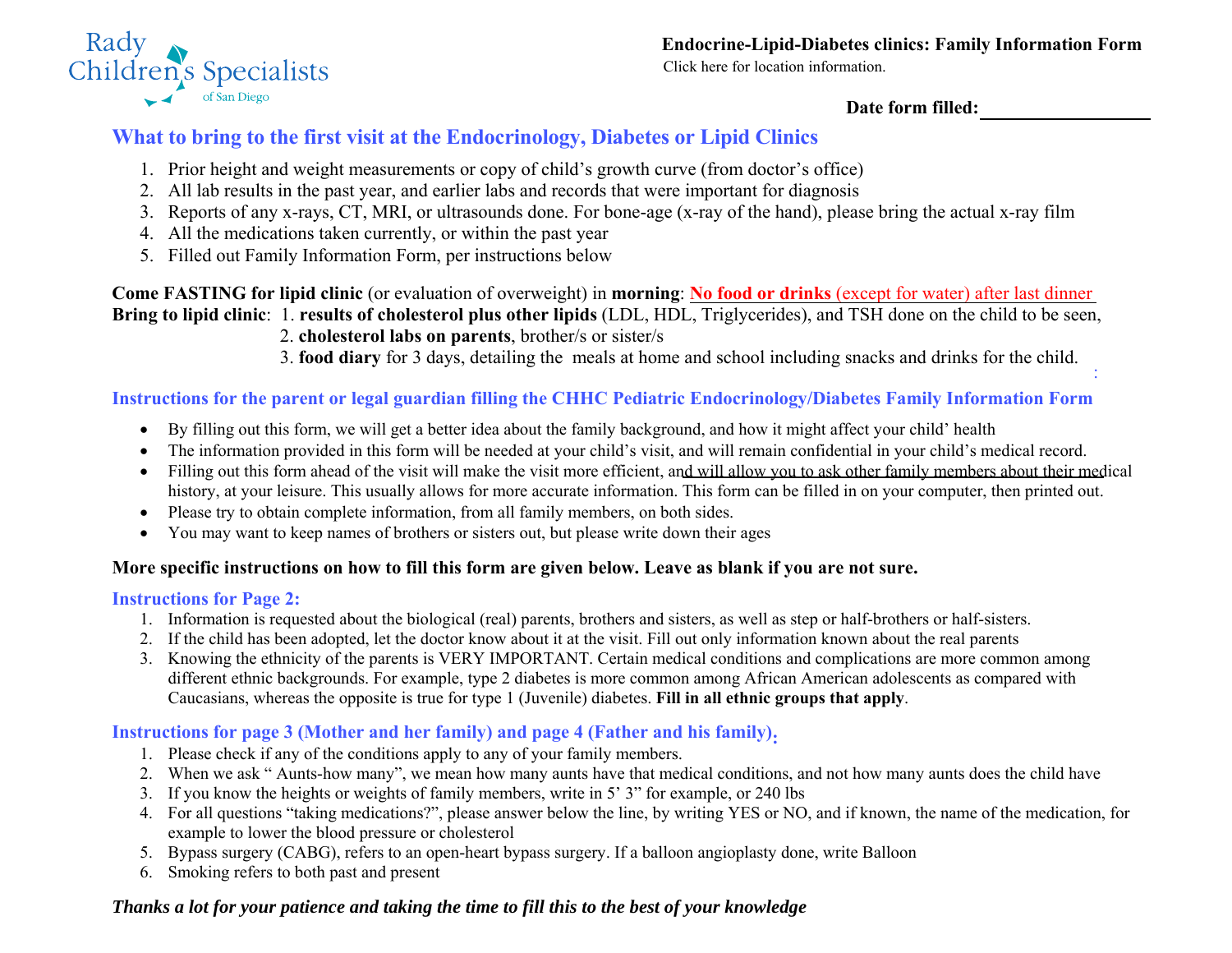| Endocrine-Lipid-Diabetes clinics: Family Information Form                                                                                                                                                                                                                                    |                                                                                                                                                           | $-2-$                                                                                     | Medical Record Label                                                                                                                                                                                        |  |  |
|----------------------------------------------------------------------------------------------------------------------------------------------------------------------------------------------------------------------------------------------------------------------------------------------|-----------------------------------------------------------------------------------------------------------------------------------------------------------|-------------------------------------------------------------------------------------------|-------------------------------------------------------------------------------------------------------------------------------------------------------------------------------------------------------------|--|--|
| Father: Last Name                                                                                                                                                                                                                                                                            | <b>First Name</b>                                                                                                                                         | DOB (year)                                                                                |                                                                                                                                                                                                             |  |  |
| <b>Father's report</b>                                                                                                                                                                                                                                                                       | Height: <u>ft</u> ___ inches                                                                                                                              | Weight: Lbs                                                                               | Late bloomer? $Yes$<br>$\overline{N_0}$                                                                                                                                                                     |  |  |
| Father measured in clinic                                                                                                                                                                                                                                                                    | Height: cm                                                                                                                                                | Weight: kg                                                                                | (still growing at end of High School or College)                                                                                                                                                            |  |  |
|                                                                                                                                                                                                                                                                                              |                                                                                                                                                           |                                                                                           | Father's Ethnicity: Caucasian(White) Mexican American Hispanic/Spanish-other African American(Black) Filipino                                                                                               |  |  |
|                                                                                                                                                                                                                                                                                              |                                                                                                                                                           |                                                                                           | Pacific Islander/Hawaii Chinese Japanese India Asian-other Arab Somalia/Ethiopia Other                                                                                                                      |  |  |
| Mother: Last Name                                                                                                                                                                                                                                                                            | Maiden Name                                                                                                                                               | First Name                                                                                | DOB (year)                                                                                                                                                                                                  |  |  |
| Mother's report                                                                                                                                                                                                                                                                              | Height: _____ ft ____ inches                                                                                                                              |                                                                                           | Weight: $\_\_$ Lbs Late bloomer? Yes<br>$\vert$ No $\vert$ $\vert$                                                                                                                                          |  |  |
| Mother measured in clinic                                                                                                                                                                                                                                                                    | Height: <u>cm</u>                                                                                                                                         |                                                                                           | Weight: _____kg Age at first period? _____ years                                                                                                                                                            |  |  |
|                                                                                                                                                                                                                                                                                              |                                                                                                                                                           |                                                                                           | Mother's Ethnicity: Caucasian(White) Mexican American Hispanic/Spanish-other African American(Black) Filipino                                                                                               |  |  |
|                                                                                                                                                                                                                                                                                              |                                                                                                                                                           |                                                                                           | Pacific Islander/Hawaii   Chinese   Japanese   India   Asian-other   Arab   Somalia/Ethiopia   Other                                                                                                        |  |  |
| <b>Brothers</b> (First Name-age)<br><u> 1980 - Johann Barn, mars eta bainar eta idazlea (</u><br><u> 1989 - Johann Barbara, martxa alemaniar a</u><br><u> 1989 - Johann Barbara, martxa alemaniar a</u><br><u> 1990 - Johann Barbara, martin a</u>                                           | <b>Any health problems?</b><br>the control of the control of the control of the control of<br><u> 1980 - Johann John Stein, market fransk politiker (</u> | <b>Sisters</b> (First Name-age)<br><u> 1989 - Johann Barbara, martxa amerikan p</u><br>5. | <b>Any health problems?</b><br><u> 2000 - Jan James James James James James James James James James James James James James James James James Ja</u><br><u> 1990 - Johann Barbara, martin amerikan basa</u> |  |  |
| <b>Half Brothers (First name-age)</b><br><u> 1989 - Johann Barn, mars ann an t-Amhain an t-Amhain an t-Amhain an t-Amhain an t-Amhain an t-Amhain an t-Amh</u><br>2.<br>3.<br><u> 1989 - Johann Barbara, martin amerikan ba</u><br>4.<br><u> 1980 - Andrea Andrew Maria (h. 1980).</u><br>5. | Any health problems?                                                                                                                                      | <u> 1990 - Johann Barbara, martin a</u><br>$\frac{3}{2}$<br>5. $\qquad \qquad$            | <b>Half Sisters (First Name-age)</b> Any health problems?                                                                                                                                                   |  |  |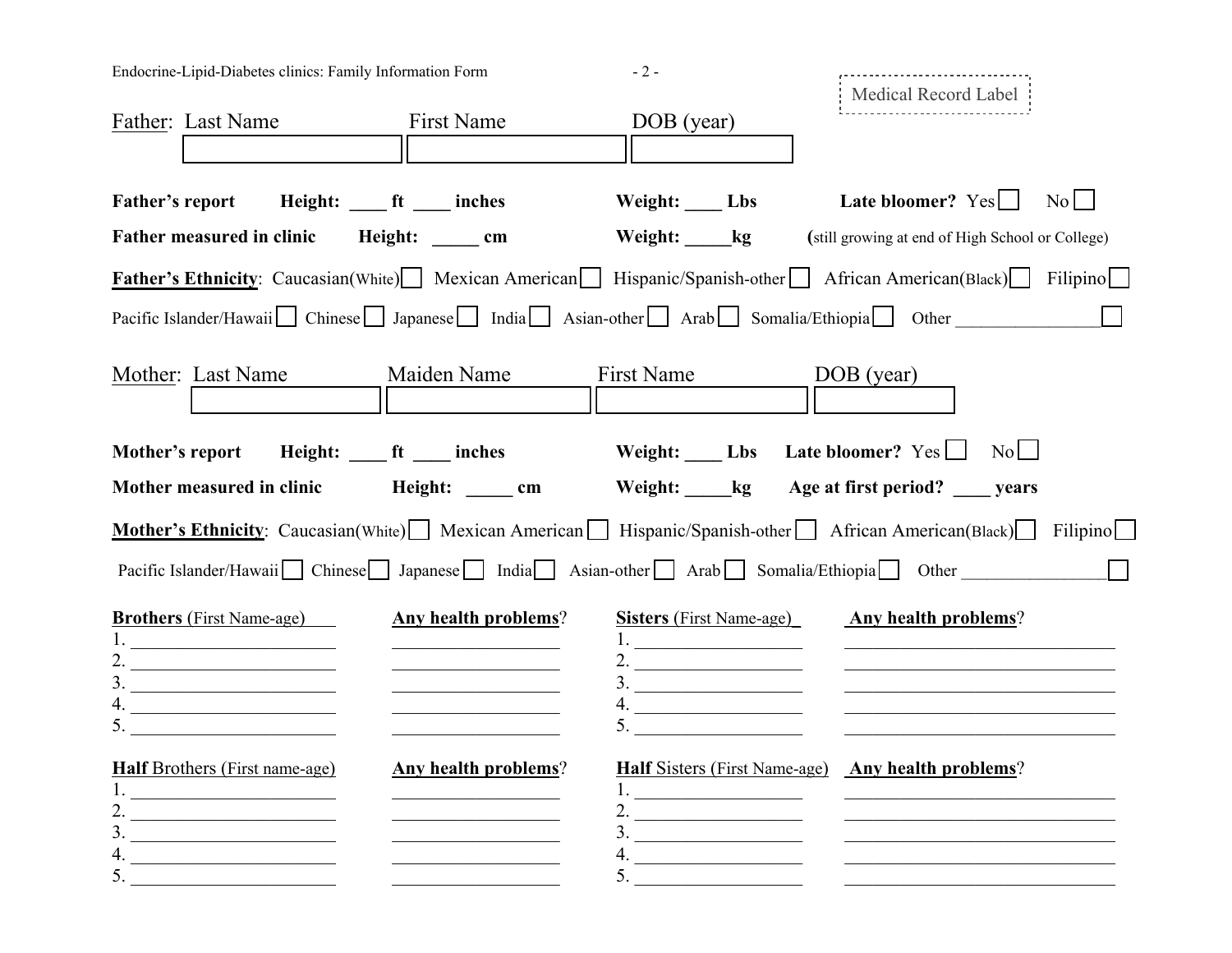Endocrine-Lipid-Diabetes clinics: Family Information Form - 3 -

**Mother's Family** check if mother is adopted, and fill only Questions 2, 4, and 15

| <b>Mark if any History in:</b>                | Child's | Child's<br>Mother Grandma                  | Child's<br>Grandpa       | <b>Aunts-how many?</b>                                                                                               | <b>Uncles-how many?</b> | <b>Cousins-how many?</b>           | <b>Distant relatives</b> |
|-----------------------------------------------|---------|--------------------------------------------|--------------------------|----------------------------------------------------------------------------------------------------------------------|-------------------------|------------------------------------|--------------------------|
| 1. Short (mark Yes if short)                  |         |                                            |                          |                                                                                                                      |                         |                                    |                          |
| (note rough height)                           |         | <u> The Common School (1989)</u>           |                          |                                                                                                                      |                         |                                    |                          |
| 2. Overweight or obese                        |         |                                            |                          | <u> De San Antonio (Carlos de San Antonio III)</u>                                                                   |                         |                                    |                          |
|                                               |         |                                            |                          |                                                                                                                      |                         |                                    |                          |
| 4. Diabetes as adults<br>taking medication?   |         |                                            |                          | <u> 1989 - John Harry Harry Barn, amerikan</u>                                                                       |                         |                                    |                          |
| 5. Diabetes since childhood                   |         | <u> 1989 - Andrea Andrew Maria Barat (</u> |                          |                                                                                                                      |                         |                                    |                          |
| <b>6.</b> Diabetes in pregnancy               |         |                                            | والمستنبذ المتسلسل ومستد |                                                                                                                      |                         |                                    |                          |
| 7. Thyroid problems                           |         |                                            |                          |                                                                                                                      |                         |                                    |                          |
| 8. High Blood Pressure<br>taking medication?  |         |                                            |                          | <u> 1989 - John Amerikaanse kommunister († 1908)</u>                                                                 |                         |                                    |                          |
| 9. High cholesterol?<br>taking medication?    |         |                                            |                          |                                                                                                                      |                         |                                    |                          |
| 10. High Triglycerides?<br>taking medication? |         |                                            |                          |                                                                                                                      |                         |                                    |                          |
|                                               |         |                                            |                          |                                                                                                                      |                         |                                    |                          |
|                                               |         |                                            |                          |                                                                                                                      |                         |                                    |                          |
|                                               |         |                                            |                          |                                                                                                                      |                         |                                    |                          |
| 14. Stroke (age)                              |         |                                            |                          | <u> 1989 - John Amerikaans van die Stadt van die Stadt van die Stadt van die Stadt van die Stadt van die Stadt v</u> |                         |                                    |                          |
| 15. Smoking cigarettes                        |         |                                            |                          |                                                                                                                      |                         |                                    |                          |
| Mark if any History in:                       |         | Mother Grandma                             | Grandpa                  | Aunts-how many?                                                                                                      |                         | Uncles-how many? Cousins-how many? | Distant relatives        |